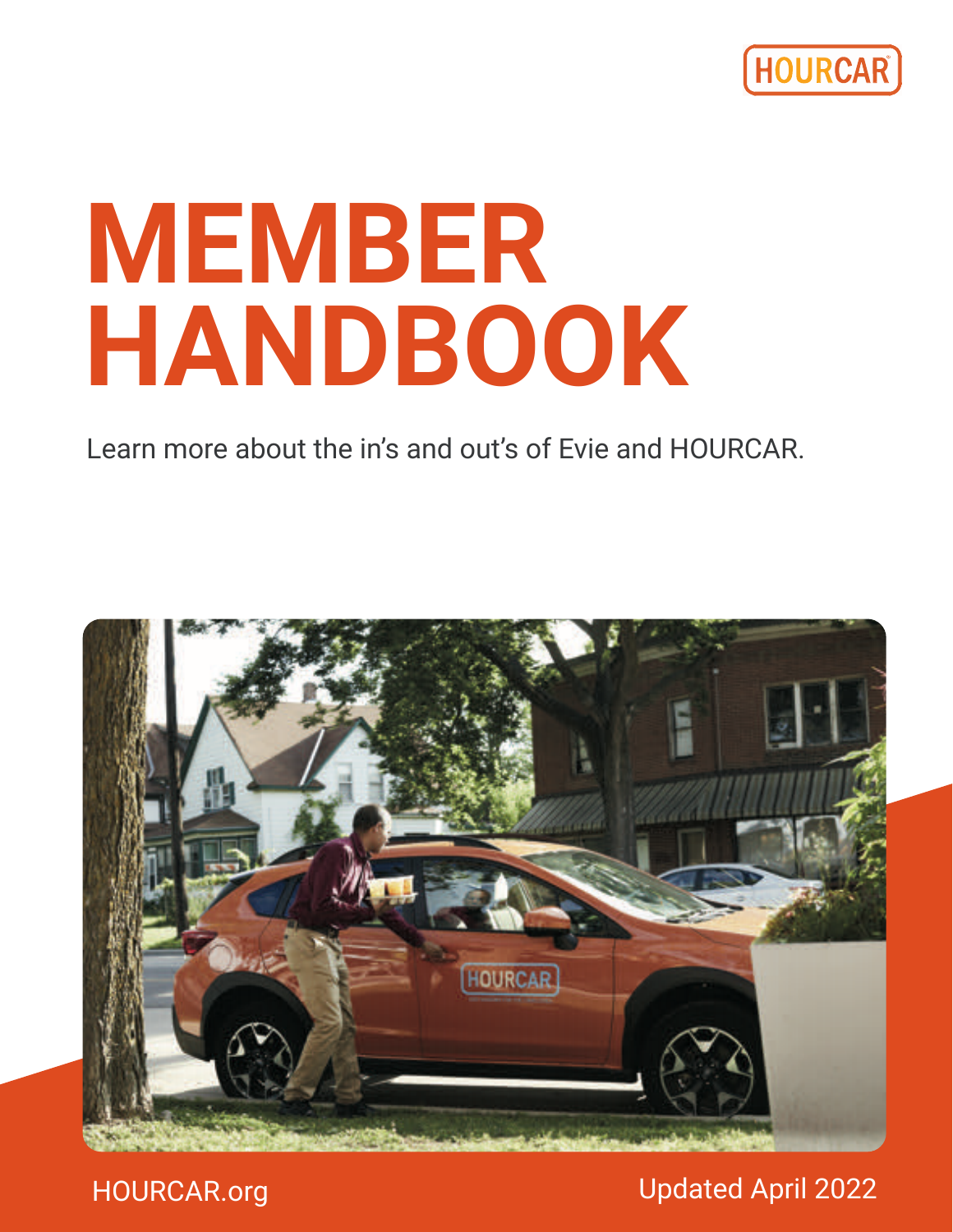



## CONTACT INFORMATION

**Website** hourcar.org | eviecarshare.com

Smartphone App Apple App Store Google Play Store

Online Reservations (HOURCAR Only) http://hourcar-fo.vulog.center/

Emergencies & Problems Call 612-343-CARS (2277)

Billing/Membership Questions info@HOURCAR.org | 612-343-2277

#### Address

**HOURCAR** 755 Prior Ave N. Ste. 301D Saint Paul, MN 55104

#### Office Hours

Due to COVID-19, our office is temporarily closed.

#### Join the Conversation

facebook.com/hourcar twitter.com/hourcar instagram.com/hourcar linkedin.com/company/hourcar/ twitter.com/hourcar facebook.com/eviecarshare instagram.com/eviecarshare/ twitter.com/eviecarshare

# TABLE OF CONTENTS

P2. Welcome to Evie & HOURCAR

P2. Communication

#### P2. Using Evie & HOURCAR

Essentials of reserving, taking trips, and caring for the cars Lost and found

#### P8. Membership Plans

Daily rate trips Changing your plan Verification-required plans

#### P10. Billing

Fees summary Billing system

#### P13. Emergencies and Crashes

What to do Insurance coverage Member liability

#### P15. Ending Your Membership Plan

Cancelling your membership Reasons for termination or suspension of membership

P16. Final Notes

A few legal notes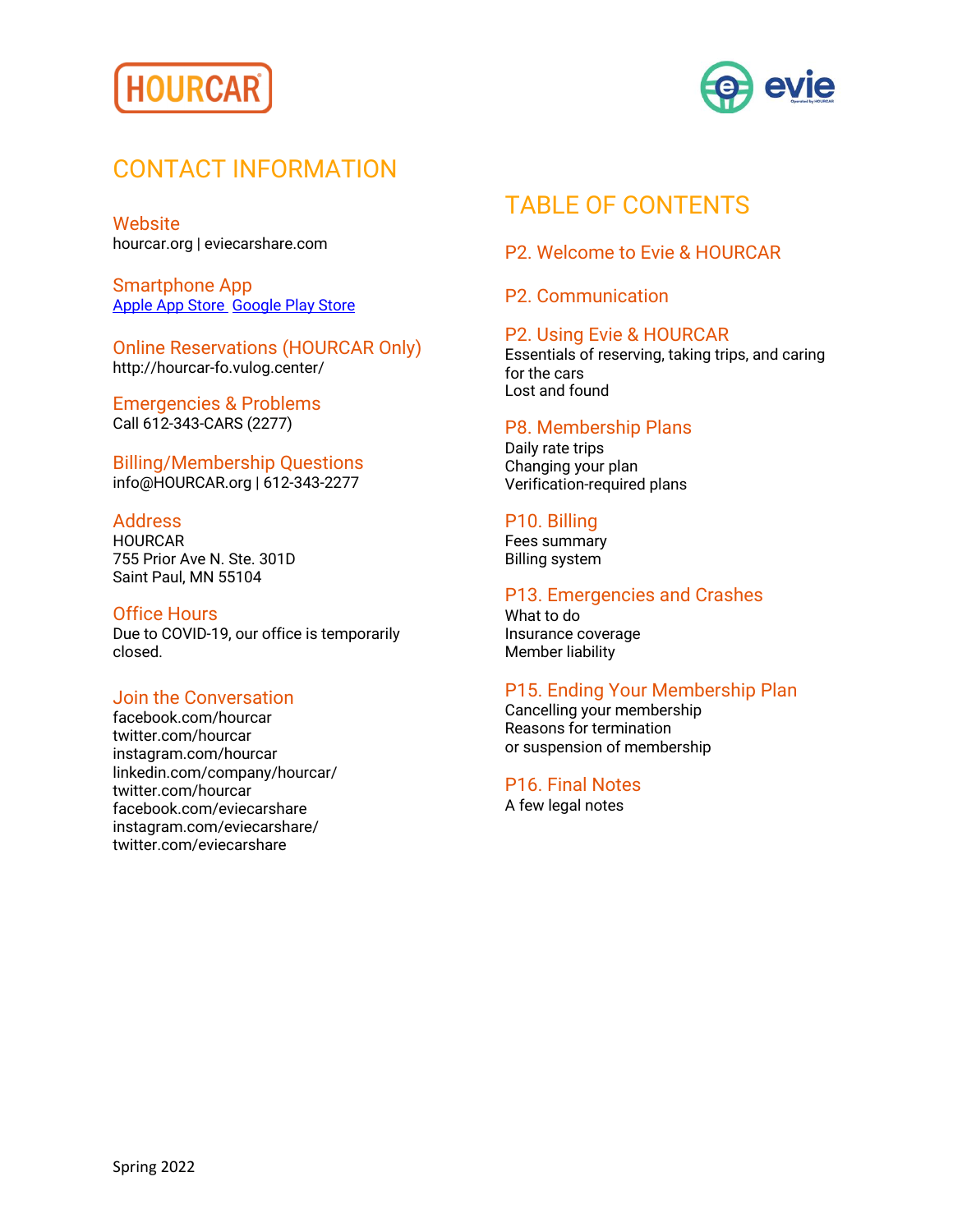# Welcome to Evie & HOURCAR!

HOURCAR is a local nonprofit carsharing organization serving Minneapolis, Saint Paul, and Rochester, Minnesota, and is the operator of the Evie Carshare program in the Twin Cities. We provide our members with convenient, shortterm trips with a fleet of vehicles at stationary hubs and free-floating locations in the neighborhoods where our members live, work, and play. We connect our members with families and friends, the services and amenities needed, and the events and activities that make our local community so vibrant and alive.

We offer two models of service for carsharing: round-trip with HOURCAR and one-way, allelectric with Evie Carshare. Each model works for different scenarios with different rates, so use the right service for your trip.

This Member Handbook documents the essentials you need to know as an Evie and HOURCAR member, with information on topics like car care, billing, and what to do in emergencies.

Together, the Member Handbook and Member Agreement list the terms of membership. The Member Agreement, privacy policy, current rate plans, and further FAQs are available on our website.

You will always get the most up-to-date information at HOURCAR.org and EvieCarshare.com

## Communication

## **Communication is Key**

Communication is essential to our service. We send service updates when there are important updates to our system, terms & conditions, and privacy policy, as well as other important updates. These communications may come in the form of phone calls, text messages, emails, or other means.

From time to time, we communicate with our members for marketing purposes. These messages will have opt-out options. Once you have opted-out, you can only subscribe again by directly contacting us and requesting to opt-in. You cannot opt-out of service updates, as these are required by law. If you wish to fully opt-out of communications, you must terminate your membership. If you have terminated your membership and wish to re-join, you must contact us at info@hourcar.org or call 612-343-2277. Reapplication fees may apply.

# Using HOURCAR and Evie

#### **Members make us amazing!**

As a member of HOURCAR and Evie, your experience is affected by the behavior of other members. Please follow the "leave the car in as good condition as you found it or better" rule, drive safely, and be considerate of others. The policies and rules listed below help keep us affordable, keep our cars in great shape, and ensure a positive experience for all members.

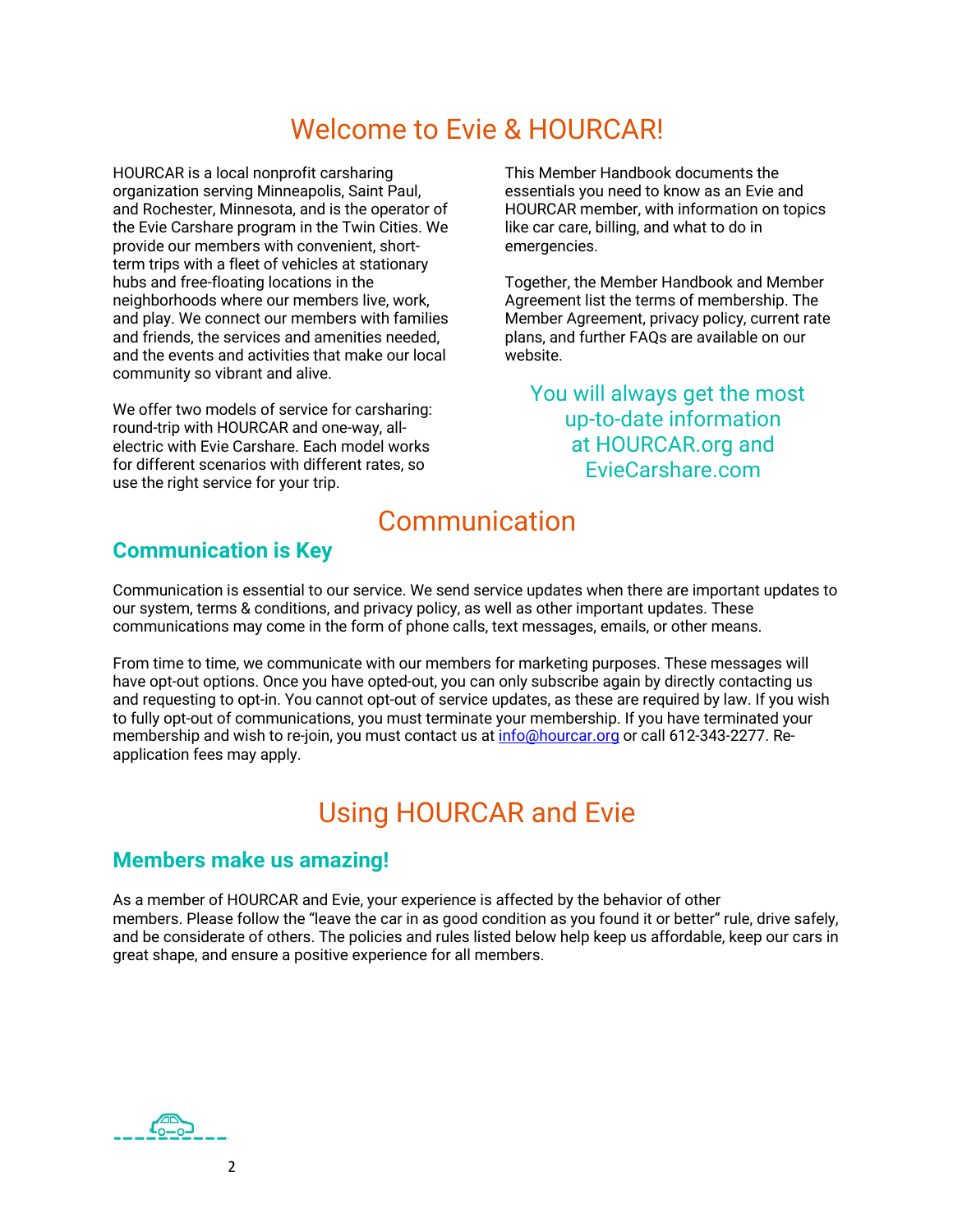## **Use the mobile app for the best experience**

Find us on Apple App and Google Play stores. It's as easy as opening an app, signing up, and getting started! The mobile app (hourcar.org/app or eviecarshare.com/app) allows you to make reservations and begin, pause, resume, and end trips on both Evie and HOURCAR services, manage your account, and more. Members are not required to download the app to use HOURCAR or Evie, but we strongly recommend doing so as the app provides the best member experience.

## Our Services

### **Overview**

As a member, you have access to two unique fleets of vehicles with different service models.

#### **Evie Carshare**

The Evie fleet is made up of electric vehicles and is a one-way service, meaning that you can pick up the car from anywhere in the Home Area and leave it in an approved parking space in the Home Area of Minneapolis/Saint Paul. The car can leave the Home Area during your trip, but the trip cannot be ended until you are back in the Home Area and in an approved parking space. To begin a trip, reserve a car for 15 minutes on the app, then start the trip when you arrive at the car. Trips can last a maximum of 72 hours and are always billed at the lowest rate possible, by the minute, hour, and day.

#### **HOURCAR**

The HOURCAR fleet is a round-trip service made up of gasoline, hybrid, and electric powered vehicles. You must pick up and return the car to the same location by your scheduled end time. Trips on the HOURCAR fleet can be scheduled for trip lengths between 30 minutes to 72 hours, and you can reserve a car up to 6 months in advance.

## **Evie Carshare – One-Way Trips**

#### • **Return the car to the Home Area**

When you're done with the car, return it to an approved parking space within the Home Area. The Home Area shows on the mobile app, as well as on our website and in-car material. The Home Area LED light inside of the vehicle will glow green when the vehicle is in the Home Area and red when it's outside of the Home Area.

#### • **Park and end your trip in approved parking spaces**

While using Evie you can park without payment and end trips in approved parking spaces. Approved parking spaces include green EV Spot Charging locations, City meters with time limits of 2 hours or greater and any curbside parking space on public streets with a 2-hour or greater time limit, including "Residential Permit Required" zones. City-specific parking rules can be found at EvieCarshare.com/how/parking. Trips cannot be ended at private, university owned, or Minneapolis/St Paul Park and Rec Board meters or other privately owned parking spaces unless otherwise signed. Find more details on our website and inside the cars on our Tips for Trips guides.

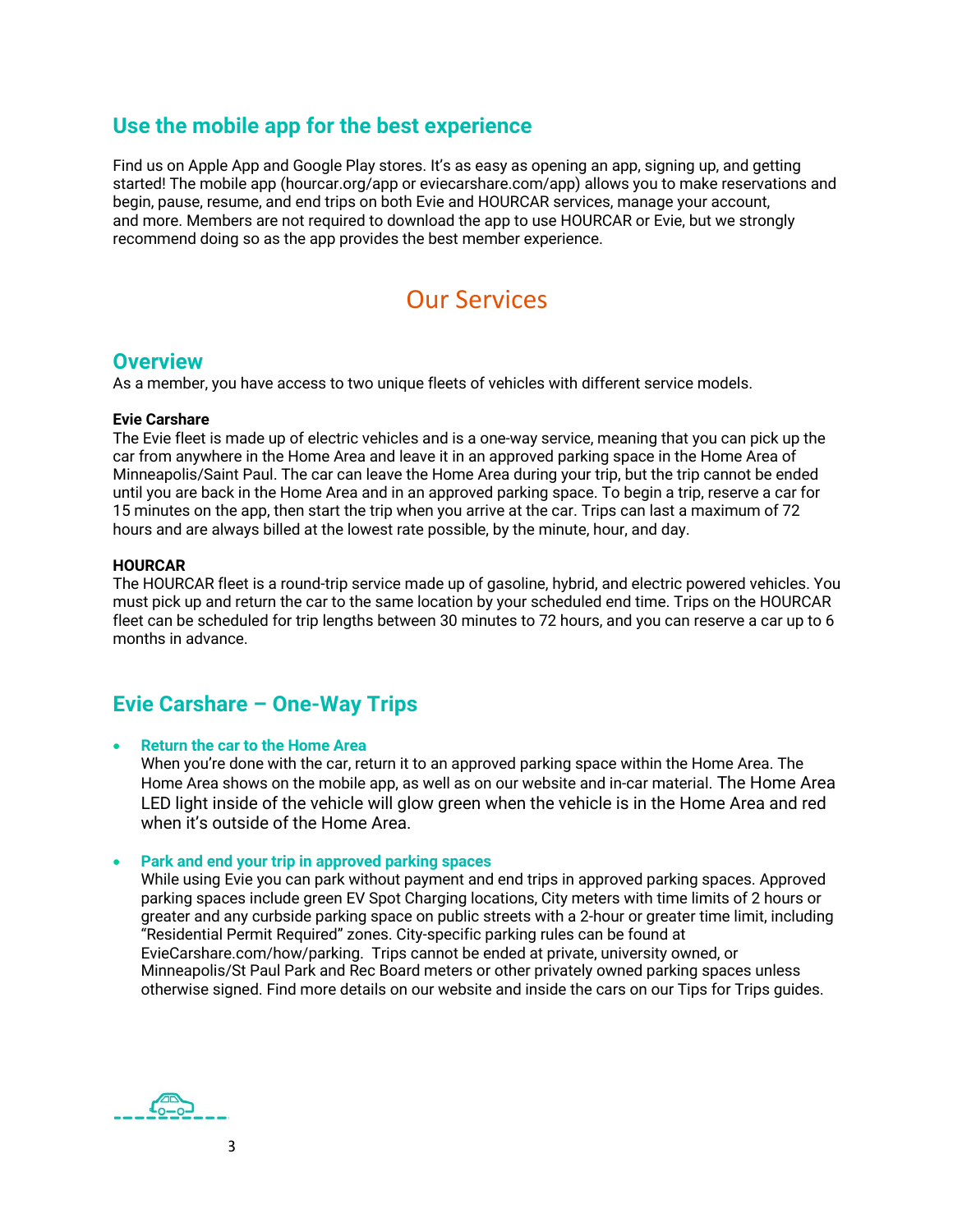#### • **Keep an eye on the range**

When driving an Evie, pay attention to the miles available on the dashboard and make sure you'll be able to end your trip in the Home Area before the car is out of range. You can filter by available range in the Evie Carshare app when selecting an Evie to ensure that you have a car that will meet your needs. If you get to a car and find that it has less range than you need, we recommend using the car near you to drive to an Evie with a higher range. You can use the charging cards in the glove compartment for charging mid-trip if you want to keep the car for longer.

If the car fully runs out of charge, the only solution is for us to call a tow to a EV charger. Driving a car to no charge will result in a fee and possible tow charges, see fee table for details.

#### • **Always start and end your trip**

Use your mobile app or registered Metro Transit GoTo card to access the vehicle. Evies are keyless, so once you start your trip, you'll be able to start driving right away. You are charged for the time you have the car, so be sure to end your trip to stop being charged for the vehicle. End your trip via the app or GoTo Card. Evies with a low charge will automatically go out of service and notify us to come and charge them up.

For app users, **start your trip** via the app by pressing the Key icon in the bottom right of the screen, then follow the instructions on the screen to Start Trip. **End your trip** by following the instructions on the screen to Finish Trip.

For Metro Transit GoTo card users, **start your trip** by holding your registered GoTo card for a 1-3 second swipe over the GoTo Card reader in the windshield until the yellow light starts to blink. You'll know your swipe worked if you hear the doors unlock and see the LEDs on the GoTo Card reader turn yellow. **End your trip** by doing a 5-7 second swipe at the reader with your card. The LEDs on the GoTo Card reader will turn green and yellow and the doors will lock after a successful trip end.

#### • **Return the car within 3 days**

Evie does not have a scheduled end time, so take the car for the time you need, up to our three-day (72-hour) limit. If your Evie trip is not ended within the 72-hour window, you risk membership termination and other fines.

#### • **Follow Snow Emergency parking**

When a Snow Emergency is declared, all trips must follow the Snow Emergency parking rules in the city of declaration. Snow Emergency rules can be found at https://EvieCarshare.com/how/parking. Snow Emergencies are active for 3 days in Minneapolis and up to 5 days in Saint Paul.

You can also receive \$10 in drive credit for moving an Evie out of a Snow Emergency parking area. See Winter Driving Tips section below for information on Snow Emergency Relocation credit.

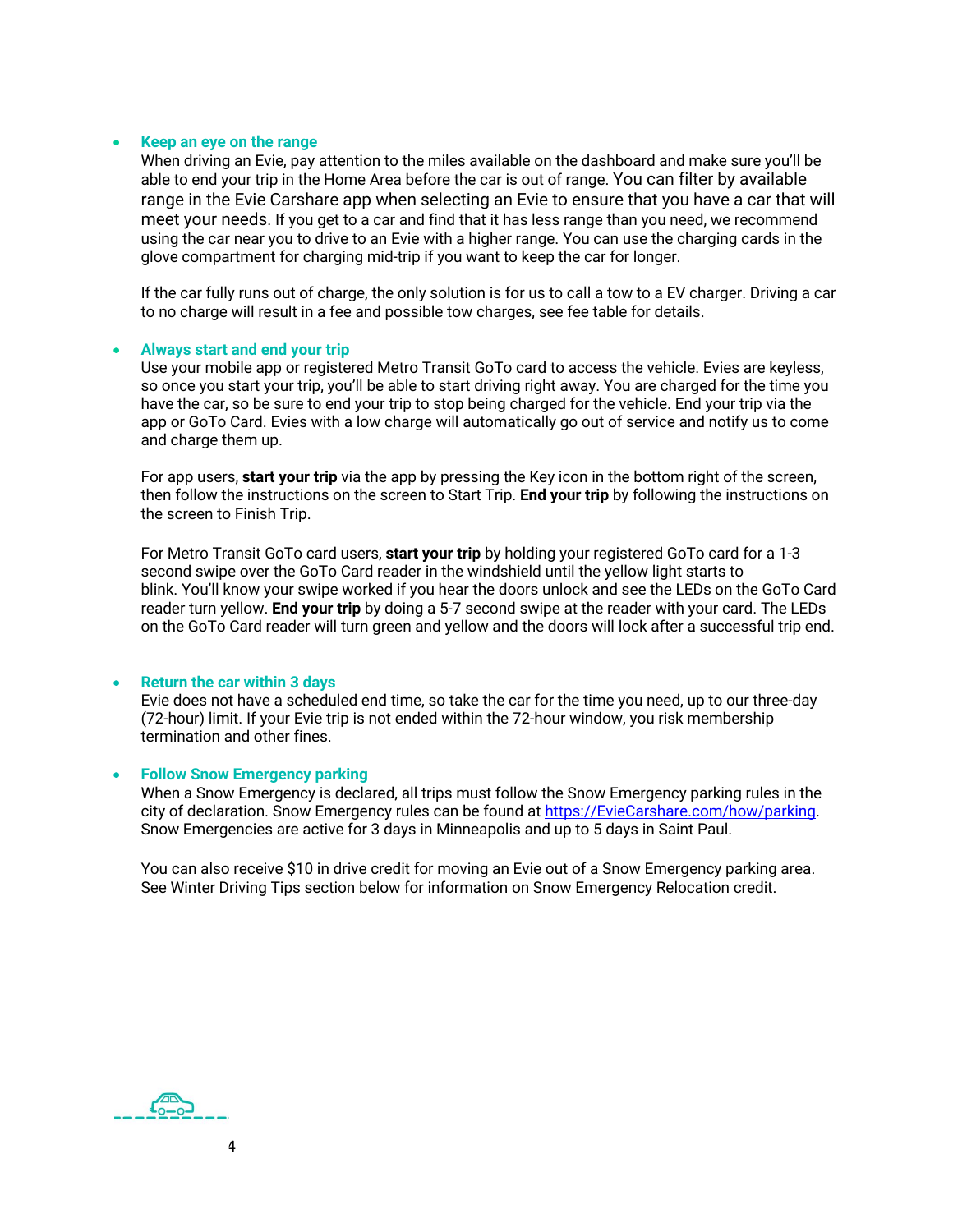## **HOURCAR – Round-Trip Reservations**

#### • **Make a reservation**

Reservations can be made via app, online, or by phone 24 hours a day. When reserving via app or online, be sure to watch for a reservation confirmation screen and verify the time and location are correct. Reservations can be made on the spot or up to six months in advance. The minimum trip length is 30 minutes and the maximum is three days (72 hours). Trips can be extended in 15 minute increments. Any trips cancelled after the scheduled start time will be billed the full cost, so if your plans change, let us know ASAP.

#### • **Return the car to its hub by the end of your trip**

HOURCAR is a round-trip carsharing model, so pick the car up at a hub and return it to the same exact location. You will be charged a late fee if you return the car after your reservation period. If you need more time, call our office or open your mobile app to extend your time and avoid a fee. If you cannot extend because another member has the car reserved, you may incur an additional fee for displacing that member, along with late fees. We are unable to refund the unused portion of a reservation if you end your trip early.

#### • **Always start and end your trip**

Some HOURCAR vehicles are keyless, so much like the Evie Carshare service, you may unlock, hop in, press the brake pedal, and push the start button. For others, keys for each HOURCAR are stored in the glovebox holder. Use your mobile app or registered Metro Transit GoTo card to unlock/lock the vehicle.

For app users, trips can be started via the app by pressing the Key icon in the bottom right of the screen in the Reserve tab, then following the instructions on the screen to Start Trip.

For Metro Transit GoTo card users, start your trip by doing a 1-3 second swipe over the reader in the windshield, until the yellow light starts to blink. You'll know your swipe worked if you hear the doors unlock and see the LEDs on the reader turn yellow.

At the end of your trip, if your vehicle has keys, return the vehicle keys to the holder and end your trip via app or via the card reader.

For app users, trips can be ended by following the instructions on the screen to Finish Trip.

For Metro Transit GoTo card users, trips can be ended by doing a 5-7 second swipe at the reader with your card. The LEDs in the reader will turn green and yellow and the doors will lock after a successful trip end.

#### • **Return the vehicle with at least ¼ tank of gas or plugged in to a charger**

You will receive a \$4 drive credit within 5 business days of refueling an HOURCAR with 5 or more gallons of gas using the provided fuel card. If you start your trip and the vehicle has less than onequarter tank of gas, let us know by email or phone so we can follow up with the previous member. Use the gas card in the glovebox to refill the tank. If the vehicle's gas card is missing or does not work, pay for the gas yourself then contact HOURCAR. Email us your receipt to get reimbursed in drive credit for the cost of gas. If you're unable to fill the tank for some reason, please contact us to let us know. All gasoline/hybrid HOURCAR vehicles use standard gasoline; there is no need to use premium, E85, or other types of gasoline to fill our vehicles. If driving an electric HOURCAR, leave the vehicle plugged in at the charger. Locate the charging card in the glove box.

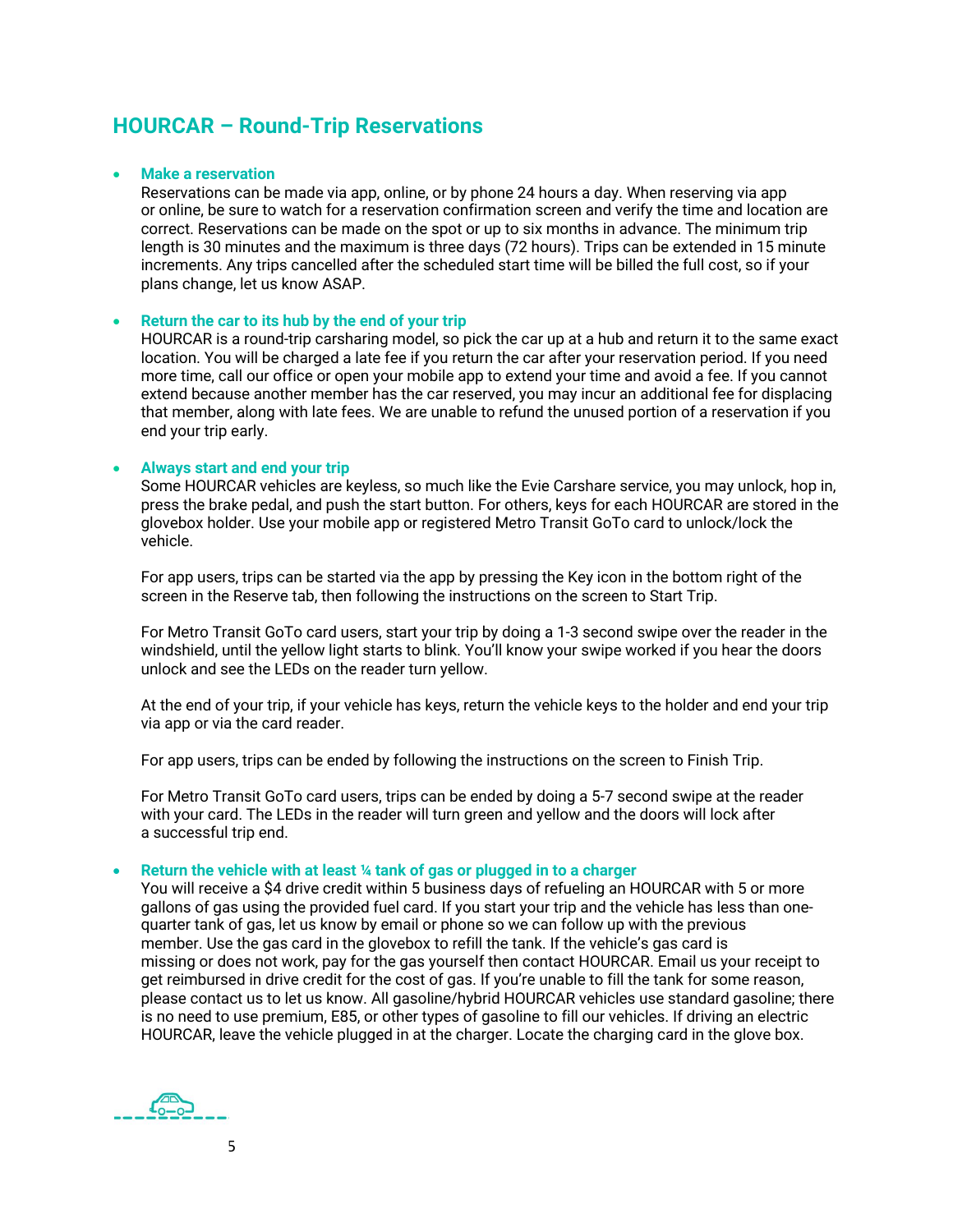#### • **Be considerate of others**

By choosing to be a part of a carsharing community, your actions directly affect others. We ask that you keep this in mind and be considerate of others. Try to cancel in advance if you know you won't be taking a trip so the car is available for others. We also ask that you limit yourself to one 3-day reservation on a car in a row. Consistently monopolizing a car's availability with back-to-back reservations may be grounds for suspension or termination of your HOURCAR account.

## **During an Evie or HOURCAR Trip**

#### • **Lock the car with your app or card**

Use the pause trip function on your app or swipe with a GoTo card to lock the car and engage the immobilizer any time you step away. Resume the trip on the app or with the card, then continue on your way. At the end of your trip, return the vehicle keys to the holder (if applicable) and end your trip via app or card.

#### • **Only approved members can drive**

Even if someone is part of your household or paying for your account, they cannot drive an HOURCAR or Evie unless they are an approved member. Allowing a non-approved person to drive the vehicle is a major violation of terms and will result in membership termination. We perform driving background history checks on every application to allow each person to be on our insurance.

#### • **Use one access method when possible**

For the best experience, stick with one access method (either the mobile app or Metro Transit GoTo card) throughout your trip. In emergency situations, using the other method as a backup may be okay - give us a call if you are unsure or run into difficulties.

#### • **Pay any violations**

You are responsible for tickets caused by your actions (such as parking in a prohibited area, speeding, tollways, etc). If we must pay a ticket for you, a processing fee will be added to the cost of the ticket. (Some processing fees may be reduced to \$0 if you are on a PLUS plan.) If the car is towed, only HOURCAR employees can remove the car, in which case, you will be notified of applicable fees.

#### • **Drive in the United States**

Out-of-state trips are fine, but our cars must stay in the US to be covered by our insurance. You are responsible for any toll charges during your travels. If you fail to pay your tolls yourself and we receive a bill, we will charge your account for the total and a processing fee will be added to the cost.If you are driving to Chicago or through Illinois, all HOURCAR vehicles are registered with the Illinois Tollway System. Trips in Illinois are automatically billed by their system, so do not pay, as it will be a doublepayment. Simply drive through and we will charge you the cost upon invoice. Outside of Illinois, If you fail to pay applicable tolls and we receive a bill, we will charge your account for the total and an admin fee may be added to the cost (PLUS plans will waive the admin fee).

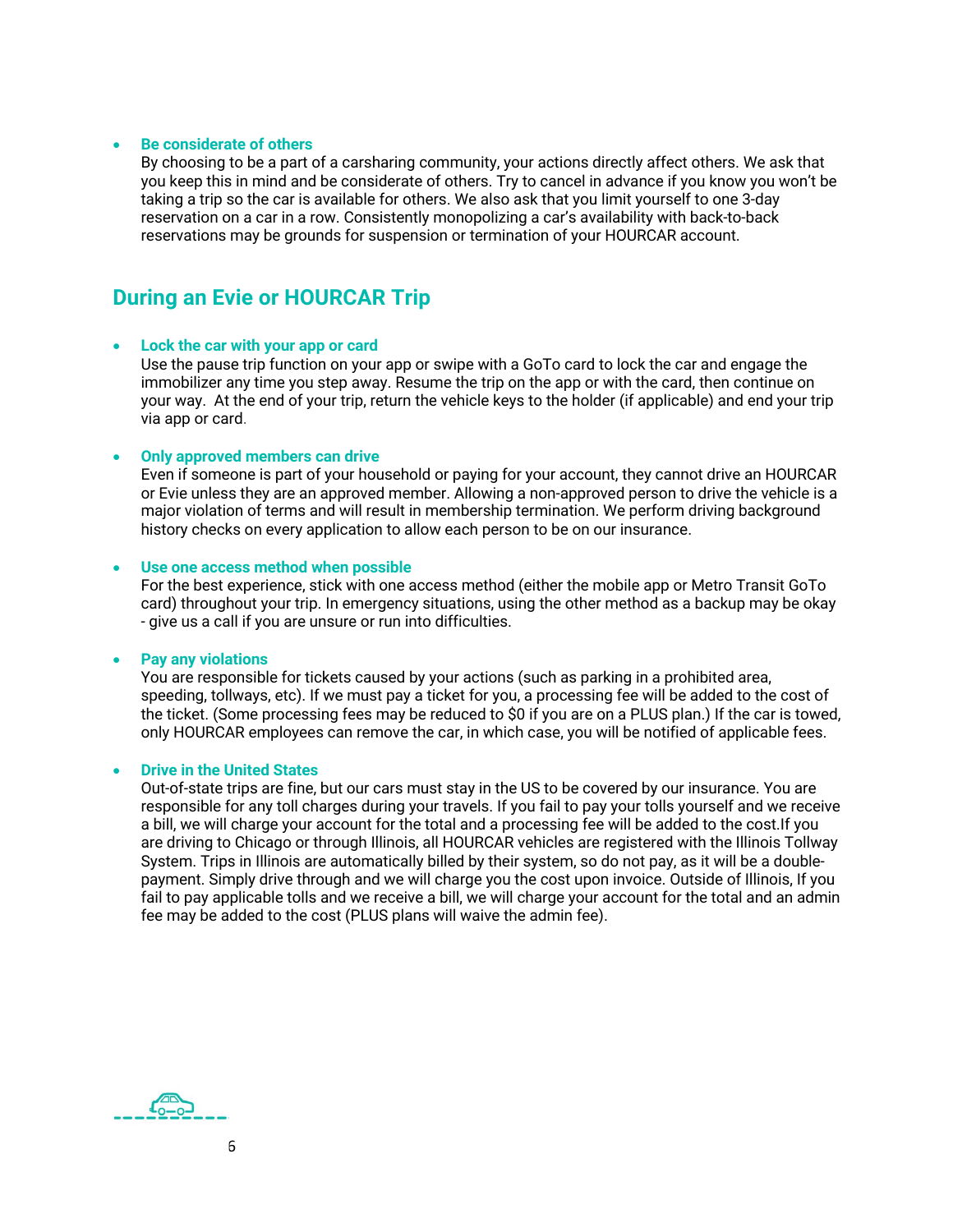## **Car Care**

#### • **Quickly inspect the car at the beginning and end of your trip**

Scan the outside and inside of the vehicle for damage or messiness. Check the app for existing damage first, and then report new damage in the app at any point during your trip using the "report damage" function on the "key" tab. Don't worry about normal wear and tear, issues smaller than a credit card, or very minor scratches.

#### • **Report problems, performance issues, and new damage**

If you notice new, significant damage or unusual mess in the car, let us know by phone or email. We will send someone out to work on the car and follow up with the previous member.

#### • **Keep the vehicle clean**

Take your belongings and trash with you. In HOURCAR vehicles, use the cargo blanket provided underneath pet carriers, bikes, or anything that may leave behind pet hair, dirt, grease, or other hardto-clean substances. Sanitizing/alcohol wipes are also provided in each Evie and HOURCAR vehicle. We ask that if the exterior got particularly dirty on your trip, you take it for a carwash. Each car has a Holiday Unlimited Car Wash Pass which can be used for a free wash at Holiday Gas Stations, just pull up to the carwash door and get scanned. Select the default wash and enjoy the experience.

#### • **Never smoke or vape in an HOURCAR or Evie**

Smoking or vaping in an HOURCAR or Evie will result in a fee and possible termination of membership. Failure to report smoke from a prior member may place the fine on you, so always report.

#### • **Transport pets using a pet carrier and cargo blanket**

Pet hair can make a vehicle unusable for members with pet allergies. Any pet traveling in an HOURCAR or Evie vehicle must always be kept in a carrier. Please use the provided cargo blanket when traveling with pets, and clean up any fur or mess at the end of your reservation to avoid fees.

#### • **Lost Metro Transit GoTo Card**

Notify us immediately if you lose your registered Metro Transit GoTo card, or if you would like to use a different Metro Transit GoTo card. If you have replaced your registered transit card, you must have your account updated to accept your new card.

#### • **Lost and Found**

If you have left an item in the car, you can either give us a call or make another reservation to get into the vehicle. Let us know if you made a reservation to retrieve lost items and we will credit the charge to your account as Drive Credit towards future trips.

HOURCAR is not responsible for any belongings left in or on the car, but we will do our best to take care of any items we find. Our team makes regular visits to our cars and our member services staff follow up on items of financial value that have been left behind. If you find an item in the car, please leave it in the car and email us. If you're looking for an item you may have left, please call or email us. Any food items are immediately discarded/donated, and any abandoned item will be donated to charity if not claimed within 90 days of receipt. It is not HOURCARs responsibility to notify you if an item is found, so if you are ever missing anything, it is your responsibility to contact us for discovery.

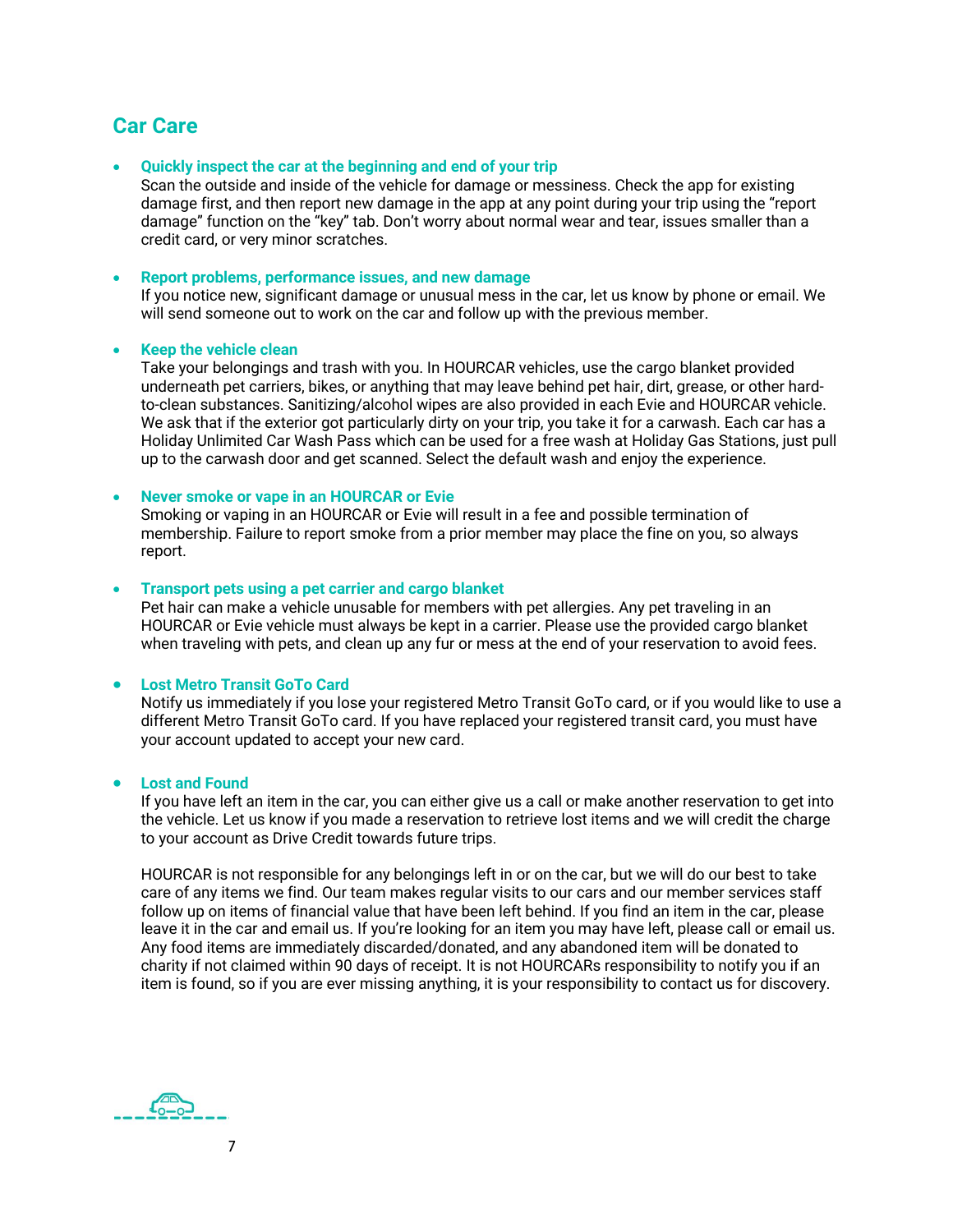#### • **Turn off the lights**

Leaving the lights on for even a few minutes can drain the vehicle battery. In addition to being subject to a fee, a dead battery can inconvenience other members and be difficult for us to resolve immediately. Always double check that all vehicle lights, both inside and out, have been turned off before leaving an HOURCAR or Evie.

## **Winter Driving Tips**

Minnesota winters can be challenging, but we are here to help. All HOURCARs and Evies are equipped with all-wheel drive, all season tires, or winter tires. You'll find a windshield scraper and brush in each vehicle. Below you'll find some tips for making a winter trip go smoothly.

#### • **Plan ahead**

In the winter, you may need to clear snow and ice from the vehicle and/or parking spot. We suggest that you plan accordingly and allow for a few more minutes at the beginning of your trip to clean the car off.

#### • **Be safe**

If you need to cancel your reservation because severe weather makes driving unsafe, let us know by phone or email and we will waive any associated charges. Your safety is most important to us.

#### • **Keep the car clear of snow**

Each vehicle is equipped with a scraper to keep the car clear. If snow is falling during your trip, be sure to clear all snow from the headlights, taillights, and license plates.

If you had to spend a significant amount of time (15+ minutes) clearing the car at the start of your trip, please let us know via phone or email and we will happily compensate you with equivalent Drive Credit for your time.

#### • **Take your time**

Road conditions may require you to drive slowly in order to reach your destination safely. We recommend adding an additional 30 minutes to the end of your scheduled HOURCAR reservation to make sure you have enough time to get where you need to go.

If you're running behind on a scheduled HOURCAR trip due to the weather, call us safely (remember Minnesota is a Handsfree State) as soon as possible at (612) 343-2277. We can either help you extend your trip or make sure members aren't inconvenienced while you get back to the hub safely.

#### • **Snow Emergency Relocation credit**

You can receive \$10 in drive credit for moving an Evie out of a Snow Emergency parking area. Email Evie@HOURCAR.org, subject "Snow Relo", with the license plate, date, and time that you moved the car, as well as the location you moved it from and where you moved it to. All requests will be reviewed within 5 business days after the completion of the Snow Emergency and Drive Credit is valid for 60 days after application.

We do not refund trip costs associated with the relocation. We advise members to use discretion on how long it may take to move a car from the deep snow. Drive Credit is offered as a form of trip reimbursement and goodwill when relocating a vehicle. The maximum credit earned is \$10 per vehicle relocated.

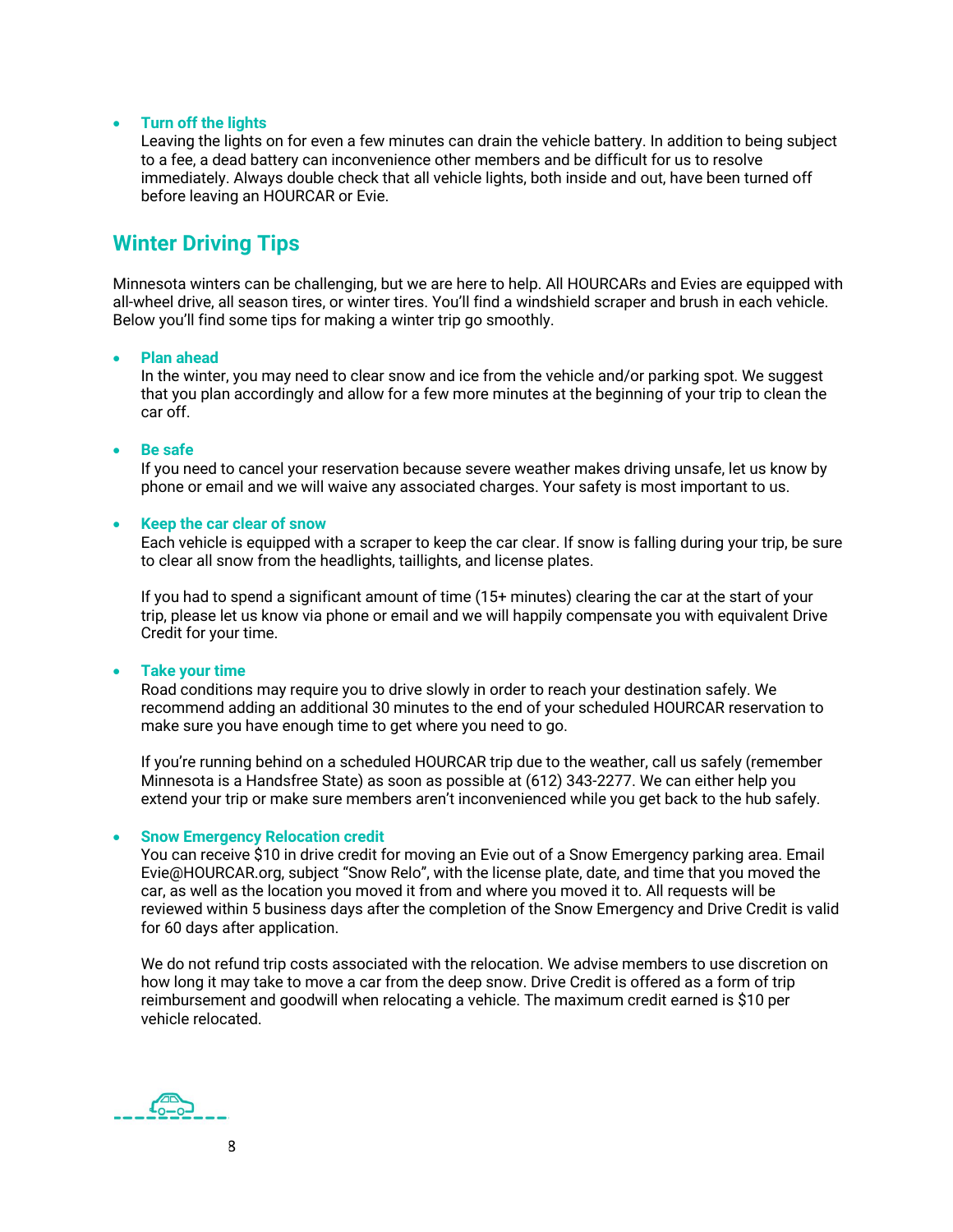# Membership Plans

## **Summary of Membership Plans**

Your monthly membership fee includes trip rates for both HOURCAR and Evie Carshare vehicles, however each service has different costs . Evie is billed by the minute, hour, and day, where HOURCAR is billed in 15 minute increments (minimum trips start at 30 minutes, with 15 minute increment increases from there). For the most upto-date information on our membership plans, visit hourcar.org and eviecarshare.com.

## **Verification-Required Plans**

When selecting a plan that has criteria for eligibility, you will need to provide the appropriate verification to remain on this plan. If you do not provide verification as requested by Member Services, you will be moved to the Try-It Plan instead of your selected plan once your billing month is completed. Examples of verification plans include the Student, Student PLUS, and Access PLUS plans.

## **Daily Rate Trips**

In addition to minute and hourly rates, membership plans feature daily rates. Daily rates are automatically discounted based on the length of your trip. The cost will automatically change from the hourly to the daily rate after 7.5 hours, and then will cap your time cost up to 24-hours. Any over-mileage charges will still apply. You do not need to make sure the start times are exactly 24 hours apart to incur the daily rate. If your trip is longer than 24 hours, you will be charged the daily rate and then the minute/hourly rate for any additional time until a second daily rate charge.

## **Membership Plan Renewals**

All members are billed monthly. Your membership plan starts as soon as your payment is confirmed. Monthly plans will automatically renew after a month unless you opt out by switching to our no membership fee Try It plan. For example, if your membership plan starts on March 3rd, your plan will auto-renew on April 3rd unless you opt out. You will not receive a reminder about your automatically renewing monthly membership charge. If your renewal charge fails, your account will revert to the Try It plan and you will have to re-enroll in your selected paid plan after successfully re-running the failed monthly charge.

Please help us serve you best by keeping your contact information up to date and making any changes to your membership in advance of your next monthly renewal. **Once charged, membership fees cannot be refunded.**

## **Damage Fee Waiver**

PLUS membership plans include an at-fault Damage Fee Waiver (DFW). To avoid paying up to \$1,000 in repair costs in the event of an at-fault crash, make sure your membership plan offers PLUS.. Business accounts may also include the DFW, for more details see HOURCAR.org/business/. For further information on the DFW, see "Member Liability" below.

## **Changing Your Membership Plan**

Members can upgrade from the Try It plan to a paid plan at any time. Switching paid plans can be done once per month based on the billing cycle date. Any changes you make will take effect at the start of your next monthly billing cycle. See "Membership Plan Renewals" above for more details.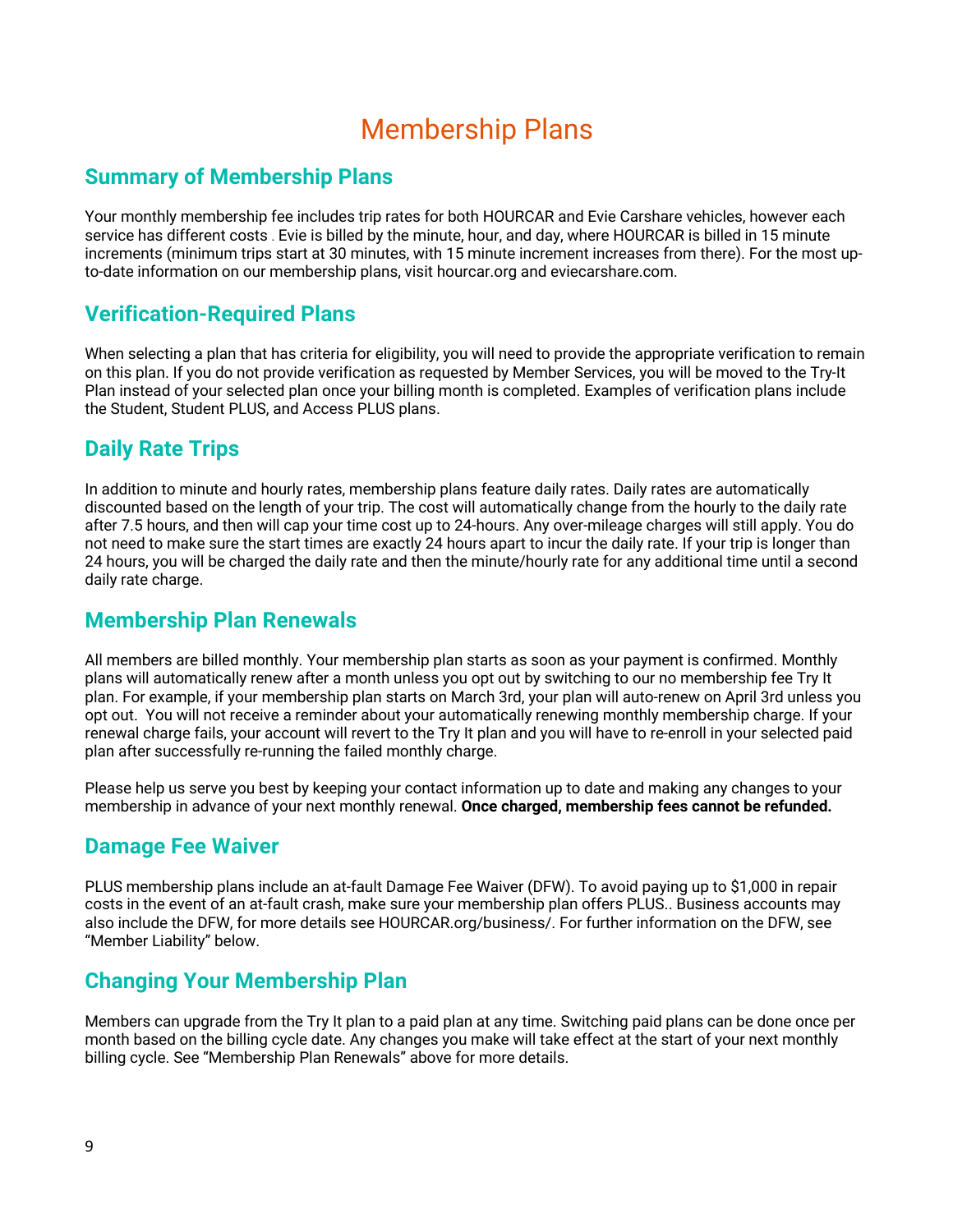To switch between paid plans, log in to your account and unenroll from autorenewal of your current plan by switching to the Try It plan, our no membership fee option. You can check your renewal date in the "Mobility Plans" box under the "My Account" page.

Once you are unenrolled and your billing date has passed, you will be able to select your new preferred plan. At that point, you will be charged the membership fee and enrolled for the next month and will continue to autorenew every month. If you'd like to switch again, just repeat this same process.

If you need assistance, contact our office by email or phone for help with switching plans. We can not force a plan change outside of the Try It plan, so any current paid membership plans can be scheduled to change, but can not be immediately converted.

# Billing

| <b>Fee Name</b>                                      | <b>Amount</b>                                         |
|------------------------------------------------------|-------------------------------------------------------|
| Administrative Fee                                   | \$15                                                  |
| At-Fault Damage                                      | Up to \$1,000 per incident if no Damage Fee           |
|                                                      | Waiver or if not reported                             |
| <b>Caused Dead Battery</b>                           | \$25 first instance, \$40 thereafter                  |
| Displacement Fee - other member                      | \$25 per affected member                              |
| inconvenienced                                       |                                                       |
| <b>Excessive Complaint Fee</b>                       | Up to \$50 per incident                               |
| <b>Issue Unreported</b>                              | \$10-50                                               |
| Late Return or Evie Over 72-Hour Limit               | \$40/hour + normal hourly rate for time beyond your   |
|                                                      | scheduled end time                                    |
|                                                      | \$25 displacement fee if you displace another         |
|                                                      | member (HOURCAR)                                      |
| Low Gas $-$ Car left with $\frac{1}{4}$ tank or less | \$25                                                  |
| Low Charge $-$ Car driven to no charge               | \$25 first instance, \$25 + cost of tow thereafter    |
| Major Violation of Terms                             | \$250 + any cleaning and repair cost + possible       |
|                                                      | termination of membership                             |
| Pet in Car Without Carrier                           | \$50 fee + cost of cleaning + possible termination of |
|                                                      | membership                                            |
| Smoking in Car                                       | \$200 + possible termination of membership            |
| Trip Not Ended / Unsecured Vehicles                  | \$10 first instance                                   |
|                                                      | $\$25$ second instance                                |
|                                                      | $\$50$ third instance                                 |
|                                                      | $$75$ thereafter + possible termination of            |
|                                                      | membership                                            |
| Unavailable Vehicle Fee                              | Day rate on Try It times number of days vehicle was   |
|                                                      | out of service                                        |
| Unpaid Ticket, Toll, Tow, or Parking Fee             | Admin Fee + cost of ticket/toll/tow/parking           |

## **HOURCAR and Evie Fees**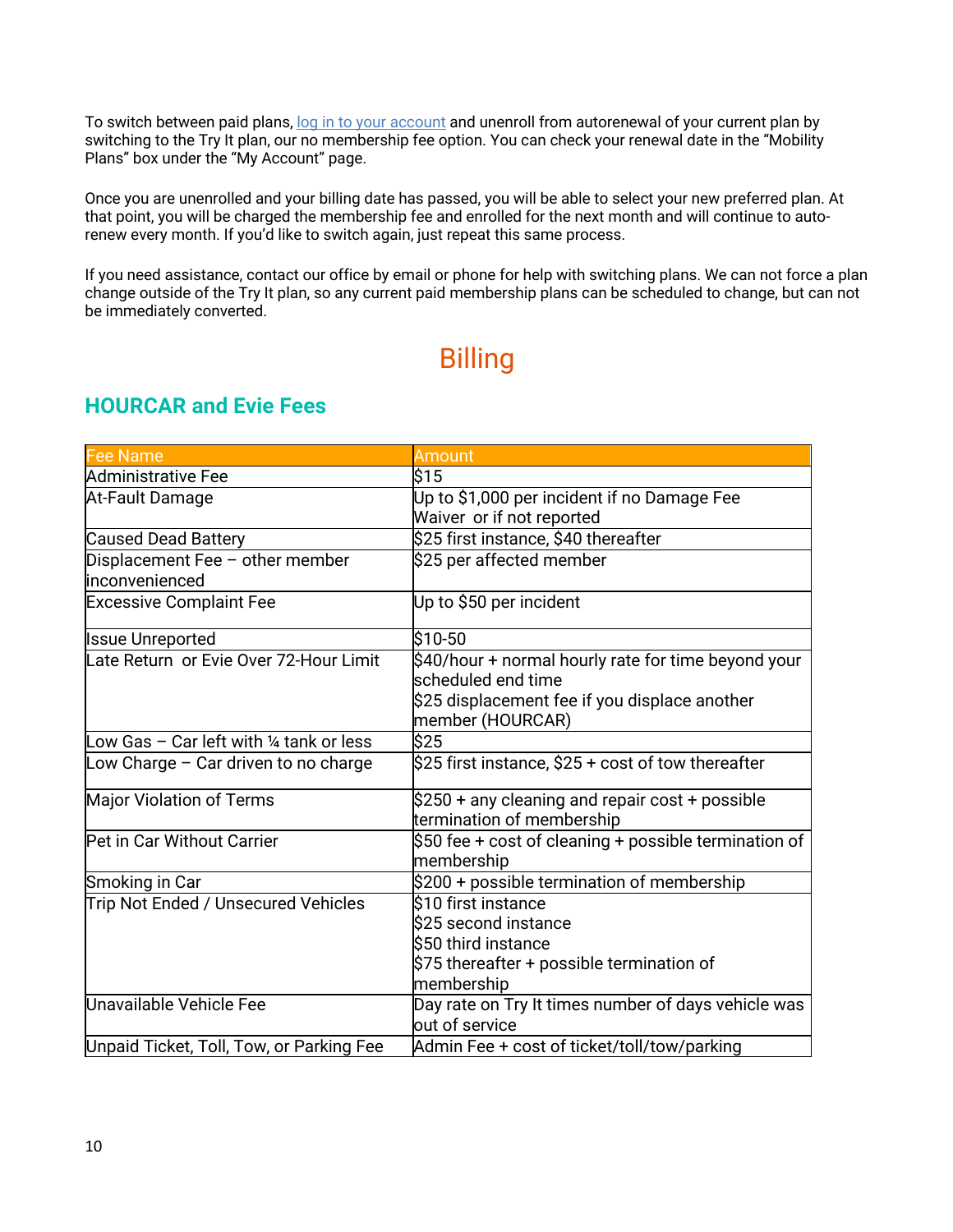Fees can be incurred for damaging the vehicle, failing to keep the car clean and smoke free, leaving lights on that cause a dead battery, and major violations of terms, among other things. For a full list of the most up to date fees, visit hourcar.org and eviecarshare.com.

*All fees are nonrefundable. All charges are subject to an additional 17.075% tax in Saint Paul, 17.225% in Minneapolis, and 17.325% in Rochester, which includes city sales tax, county sales tax, state sales tax, transit improvement sales and use, and motor vehicle rental (9.2%) taxes. Driving credit cannot be used to pay state and local taxes. Qualified tax-exempt organizations will need to report taxes paid for state and federal reimbursement*

# **Billing Details**

## **Trip Invoice**

For individual accounts, we bill by the trip. Immediately after a trip is completed, the payment card on your account will be charged the cost, taxes, and additional mileage (if applicable). Any HOURCAR trips cancelled after their scheduled start time will also be billed the full trip cost, unless you reached out to us for assistance.

Each trip generates a separate invoice, viewable online in the "Billing" menu, in the Evie Carshare app, and in your email. Trip usage details are available per each invoice.

## **Monthly Membership Plan Invoice**

Memberships automatically renew each month. You will receive an invoice after your membership is renewed. Our system does not send renewal reminders, so schedule your monthly membership fees accordingly.

## **Other Fees**

Any applicable fees will be charged to your card on file within appropriate notice of violation.

Fees are subject to change. Our website will always have the most up-to-date information.

## **Failed Payments**

If we are unable to collect payment for any invoice, your account will be suspended until payment is received. To restore your account, update your card information online and re-run the payment or contact our office for assistance. You are responsible for keeping your payment information updated. If your monthly renewal membership charge fails, your account will revert to the Try-It plan, and you will have to re-enroll in your selected paid plan after successfully re-running the failed monthly charge.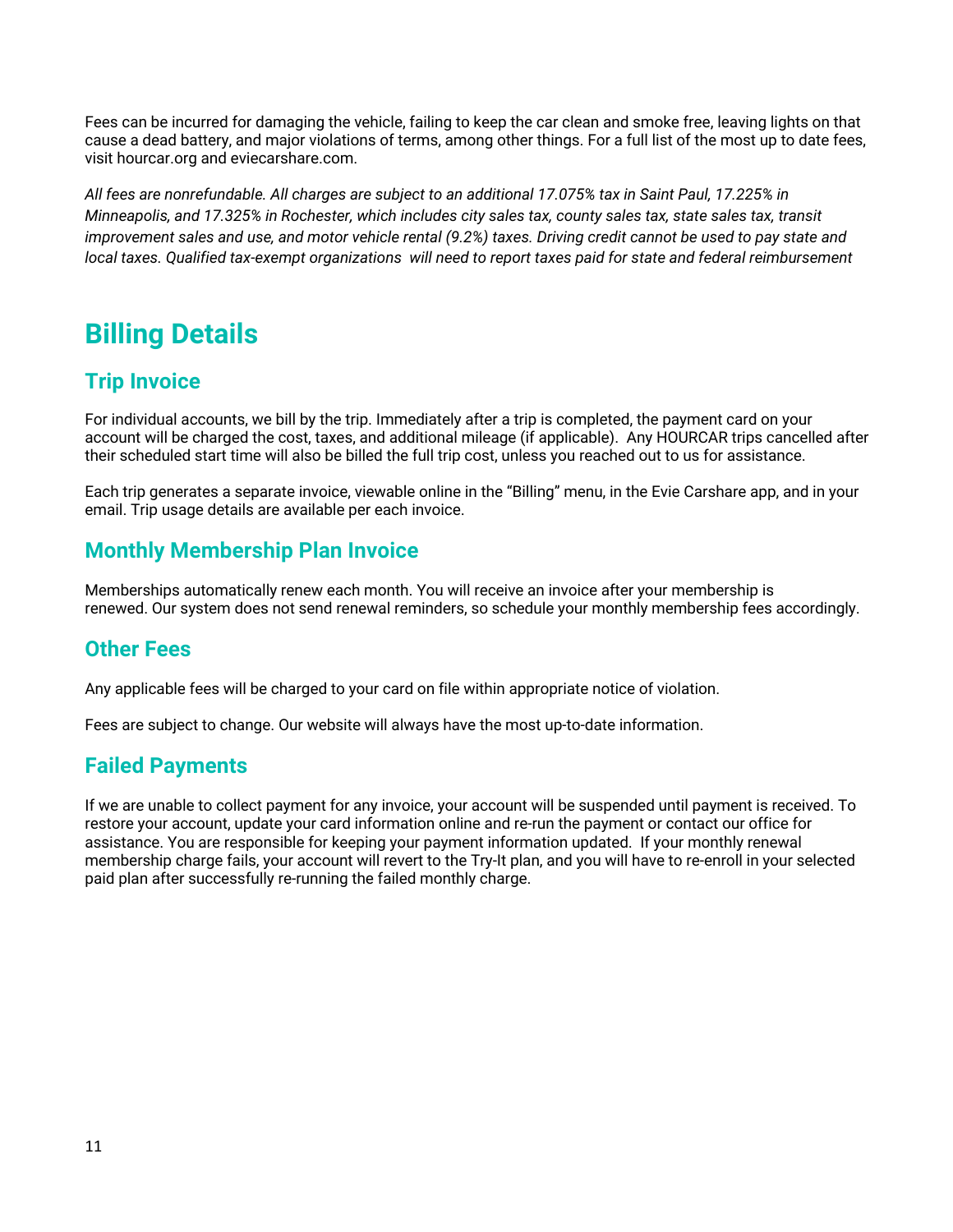## **Refund Policy**

Our first priority is our members. We realize that you have a choice in your transportation needs and we appreciate that you've chosen us. If you ever have a billing question or believe a charge to be in error, please contact us at 612-343-CARS (2277) to let us know, or email info@hourcar.org. We will investigate the problem and do our best to help.

Please help us serve you best by bringing billing questions to us during the active billing period or within a month of the charge in question. **We are unable to refund any fees that are more than three months old.**

Memberships plans renew and membership fees are charged monthly on the same day of the month in which the membership was started, or on the last day of the month if the month does not contain that day. **Once charged, membership fees are nonrefundable.**

HOURCAR reservations can be cancelled until a vehicle has been allocated for the reservation (typically 15 minutes before the start of the reservation). **Once a vehicle has been allocated for an HOURCAR reservation, fees for that trip are nonrefundable.**

In some exceptional circumstances (as if a vehicle is in unsatisfactory condition or a member encounters difficulties during their trip), an inconvenience credit for part or all of the trip fee **minus sales tax** may be added to your account, where it will automatically be applied to future trip costs (credits cannot be used to pay membership or other fees). Inconvenience credits are issued at the discretion of the Member Services representative, and all decisions are final. Sales tax is not included in such credits, because any payment made with credit is not charged sales tax.

## **Drive Credit**

Driving credit may not be transferred to other members and cannot be applied to fees or other taxes. Unless specifically stated otherwise, all credit expires 60 days after application and cannot be combined with other promotional offers. By law, driving credit cannot be applied to city, state, and local taxes.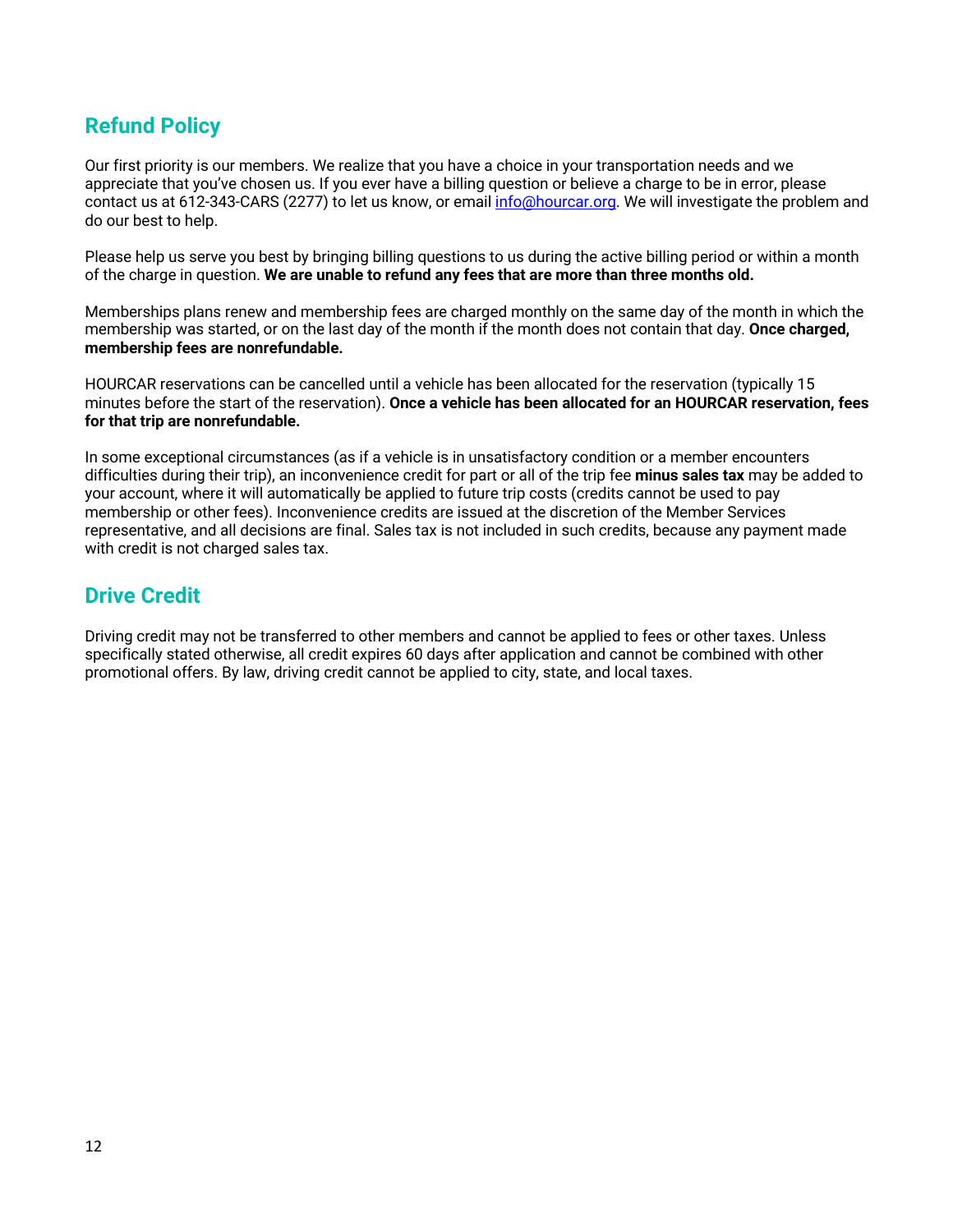# Emergencies and Crashes

## **Emergency Situations**

In the event of an emergency, call HOURCAR at 612-343-2277 immediately. **Outside of regular business hours, press '2' for 24-hour assistance.** Even if you don't need help, call HOURCAR in the following situations:

#### • **Reserved HOURCAR vehicle is not at the hub**

This may occur if another member is running late. We can contact the late member to find out when the car will be back, or we can switch your reservation to another nearby vehicle.

#### • **Reserved vehicle is not drivable (flat tire, dead battery, damage, etc.)**

As staff availability allows, we can immediately send someone to fix the problem and let you take another vehicle or help arrange roadside assistance or alternative transportation if necessary. We ask that you let us know about vehicle issues instead of fixing them yourself. We will not refund, reimburse, and are not responsible for any repairs made on your own behalf. Any vehicle issues must be reported to us first, and we will guide you further along the process.

#### • **HOURCAR parking space is taken**

Occasionally, someone may ignore the HOURCAR sign and park in one of our spaces. If this happens, park the vehicle as close as possible to the designated space (in a legal parking space), and then call HOURCAR to notify us of the vehicle's location.

• **Vehicle is towed/impounded during the trip**

If a vehicle is towed because you parked in a prohibited area, we will retrieve it and charge you the impound costs plus a fee for leaving the car unusable. Due to tow yard policies and state/federal laws, only HOURCAR employees may retrieve a vehicle from the tow yard.

#### • **Unable to end trip**

If you cannot end your trip and lock the car with your mobile app or registered GoTo card, call us before using the manual door locks. The Trip Not Ended fee will apply if you do not contact us.

• **You're in a crash** See below section header, "In the Event of a Crash" for more details.

## **Insurance**

HOURCAR members in good standing are covered by our insurance policy while driving our vehicles. We have nofault and personal injury protection coverage, as required by Minnesota law. We also have up to one million dollars of coverage in each of the following categories: bodily injury and property damage liability, underinsured and uninsured motorist bodily injury. The insurance information is available in the app and can also be found in the glovebox of the car. HOURCAR assumes no liability for personal property in or on the vehicle. Members are responsible for keeping their driver's license up to date and alerting us about any moving violations or other changes to their driving record which may affect their eligibility for membership. Invalid/expired credit card and drivers license information will disable your account until considered valid.

## **Roadside Assistance**

HOURCAR staff can respond quickly to emergencies in the Twin Cities metro area. For emergencies outside the Twin Cities or outside of standard office hours, an outside party may be called to assist you with roadside assistance instead. When you call us, we will arrange for someone to help you. Trips outside of the metropolitan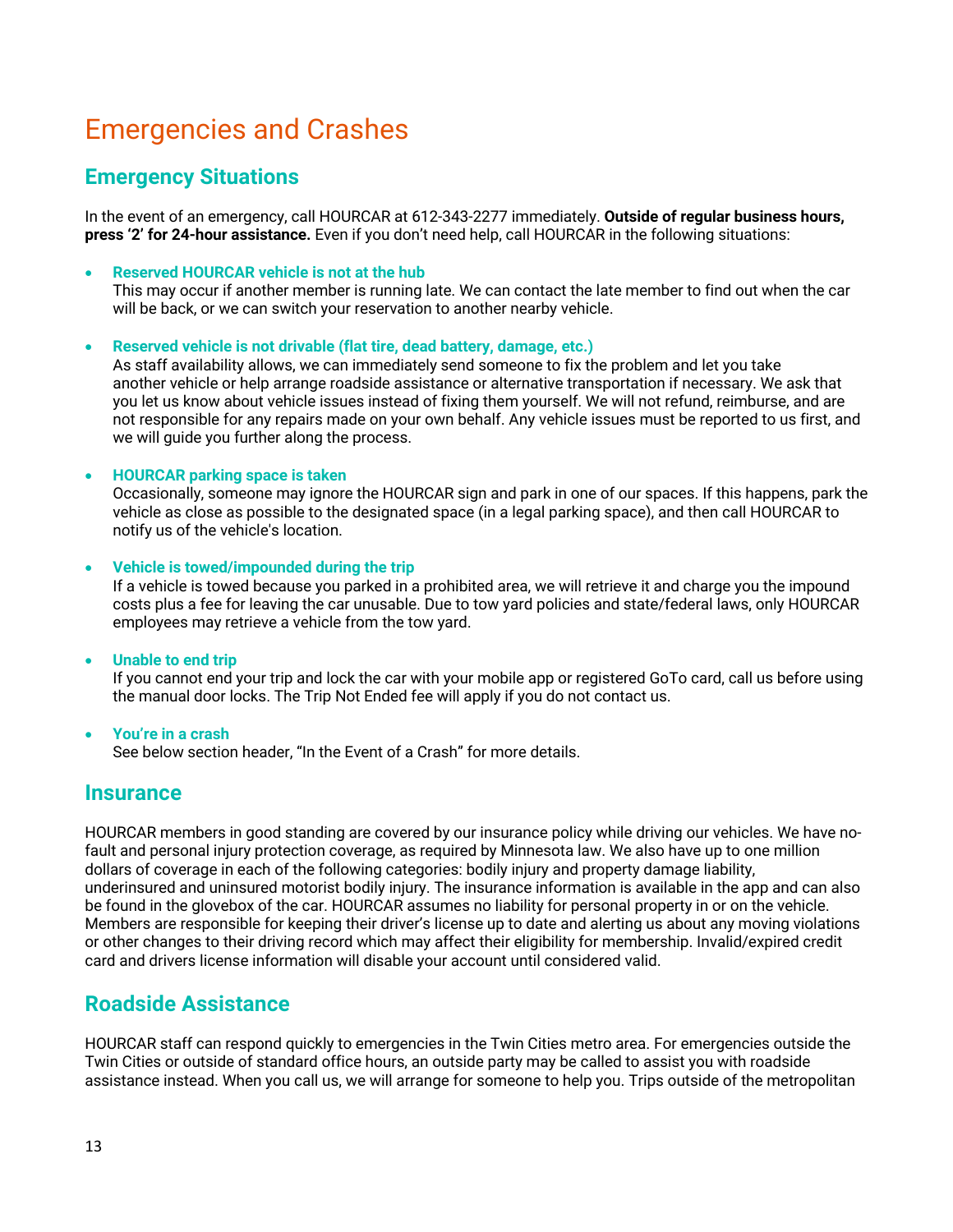area and outside of our partner network will require non-traditional assistance and need additional time for support. We appreciate your patience while we work to support you beyond our metropolitan area network.

## **In the Event of a Crash**

#### • **Safety first**

Move everyone to a safe location. If anyone is injured, call 911 immediately.

#### • **Call HOURCAR**

Call us at 612-343-2277 as soon as possible (and before you leave the scene), and our staff will assist you.

#### • **Exchange information**

Get insurance information from other drivers involved, license plate numbers, and any other pertinent information (such as names of responding police officers and police report information). Photos are especially helpful when making an accident report, such as photos of damage to our vehicles, or other parties' contact information, and can be sent to us at info@hourcar.org when safe to do so. Additionally, you can report damage and include pictures with the mobile app.

#### • **Continuing Your Trip**

After a crash, you may continue driving your reserved vehicle **only** if given permission by HOURCAR staff.

## **Member Liability**

The At-Fault Accident/Damage Fee of up to \$1,000 will be applied if you are deemed wholly or partially responsible for damage sustained during your trip to our or others vehicle(s). This assessment of responsibility is made by our insurer, and our staff cannot affect or change the decision made regarding fault. If you were driving in violation of our insurance or member terms (e.g., suspended license, non-member driving) you are liable for the entire cost of the damage, with or without a Damage Waiver Fee. If you have a Damage Fee Waiver on your account, included in all PLUS plans, damage must be reported within 24 hours of the incident in which the damage occurred for the Damage Fee Waiver to apply.

You may avoid the \$1,000 damage fee by subscribing to a PLUS plan. Damage Fee Waivers are automatically includ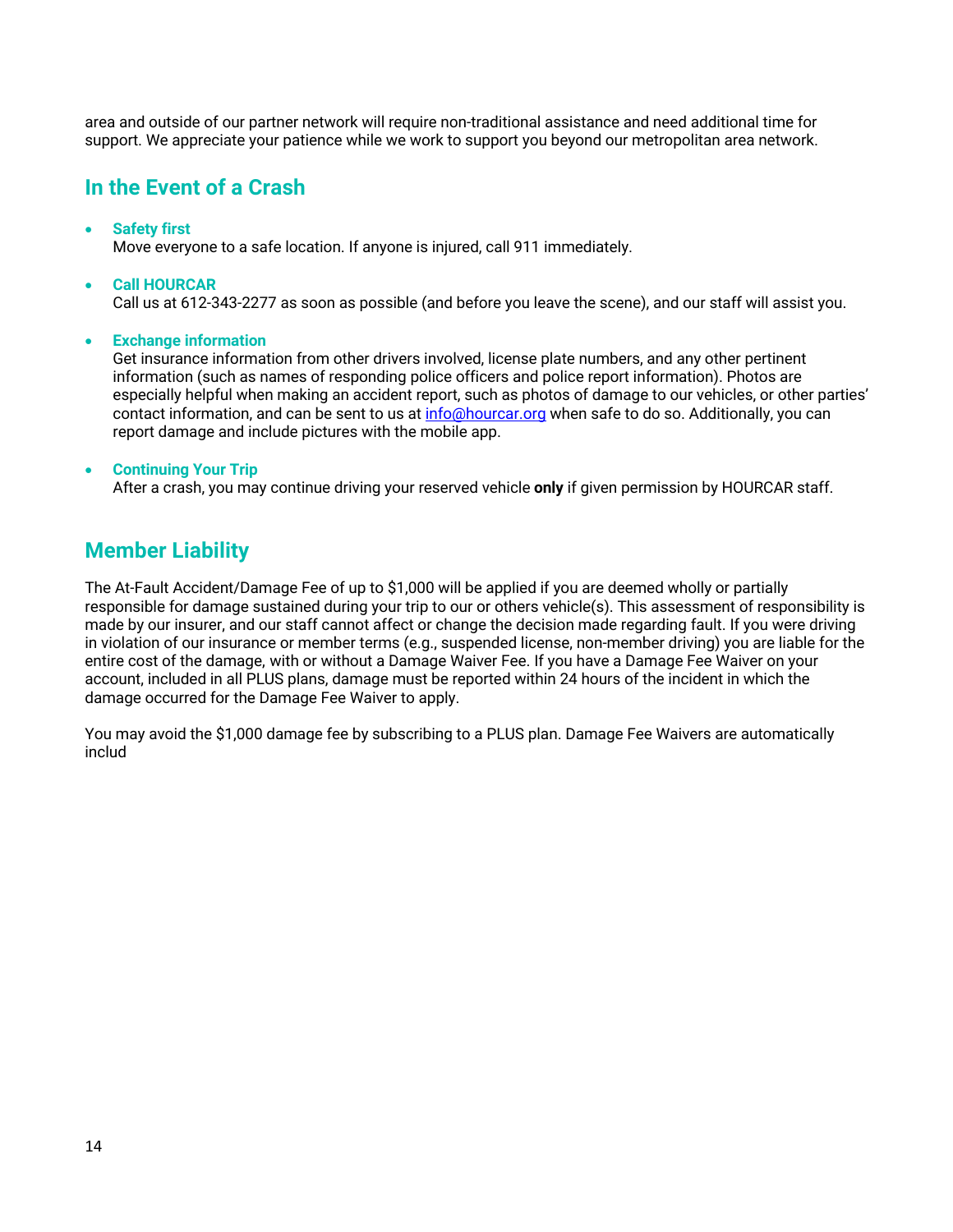# Ending Your Membership Plan

## **Cancelling Your Membership**

We highly encourage you to transfer your membership to the Try It plan instead of cancelling. In the event you wish to terminate your membership, you can do so at https://hourcar.org/member-resources/. We process account termination requests within 5 business days upon receipt. In the event of cancellation, we are not able to transfer or refund any remaining driving credits to you, as driving credit has no monetary value. Should your monthly membership fee regenerate between when you have requested to cancel and when we close your account, you are responsible for any fees during this time. If you wish to avoid a monthly membership fee, unsubscribe from your current fee and default to the Try It plan. We will cancel your membership within 5 business days upon request.

## **Termination or Suspension of Membership**

We may suspend or terminate the membership of anyone who no longer meets membership eligibility requirements or who violates the terms of use in HOURCAR's Member Agreement, Member Handbook, or vehicle operator's manuals. HOURCAR may end the membership of anyone who repeatedly returns cars late, violates policies, leaves cars in substandard condition, repeatedly inconveniences other members, or otherwise at our discretion.

Finally, any major violations of our terms (listed below) will result in a \$250 fee and possible loss of membership.

## **MAJOR VIOLATIONS**

- Driving recklessly or in a negligent manner
- Driving with a suspended or revoked driver's license
- Using the vehicle for the gig-economy (ie: Uber, Lyft, Doordash, Uber Eats, Grubhub, etc.)
- Driving under the influence of drugs/alcohol, or possession of alcohol in violation of open container laws
- Smoking in the vehicle (including cigarettes, vape pens, e-cigs, etc.) by driver or passengers
- Allowing anyone who is not a member in good standing with HOURCAR to drive
- Intentionally damaging or tampering with the vehicle or vehicle technology
- Using the vehicle for any illegal purpose or violating state or federal laws while within the vehicle
- Using the vehicle to transport people or property for money (i.e., taxi or parcel service)
- Leaving the scene of an accident
- Failing to report accidents, traffic violations, or damage to HOURCAR
- Taking the vehicle outside the continental United States
- Using the vehicle for off-road driving
- Obtaining the vehicle from HOURCAR by fraud or misrepresentation
- Using the vehicle to push or tow anything
- Using the vehicle in any race, test, or competition
- Fueling the vehicle with the improper type of fuel (all of our ICE vehicles use standard gasoline)
- Loading the vehicle beyond its rated capacity or with more passengers than available seat belts